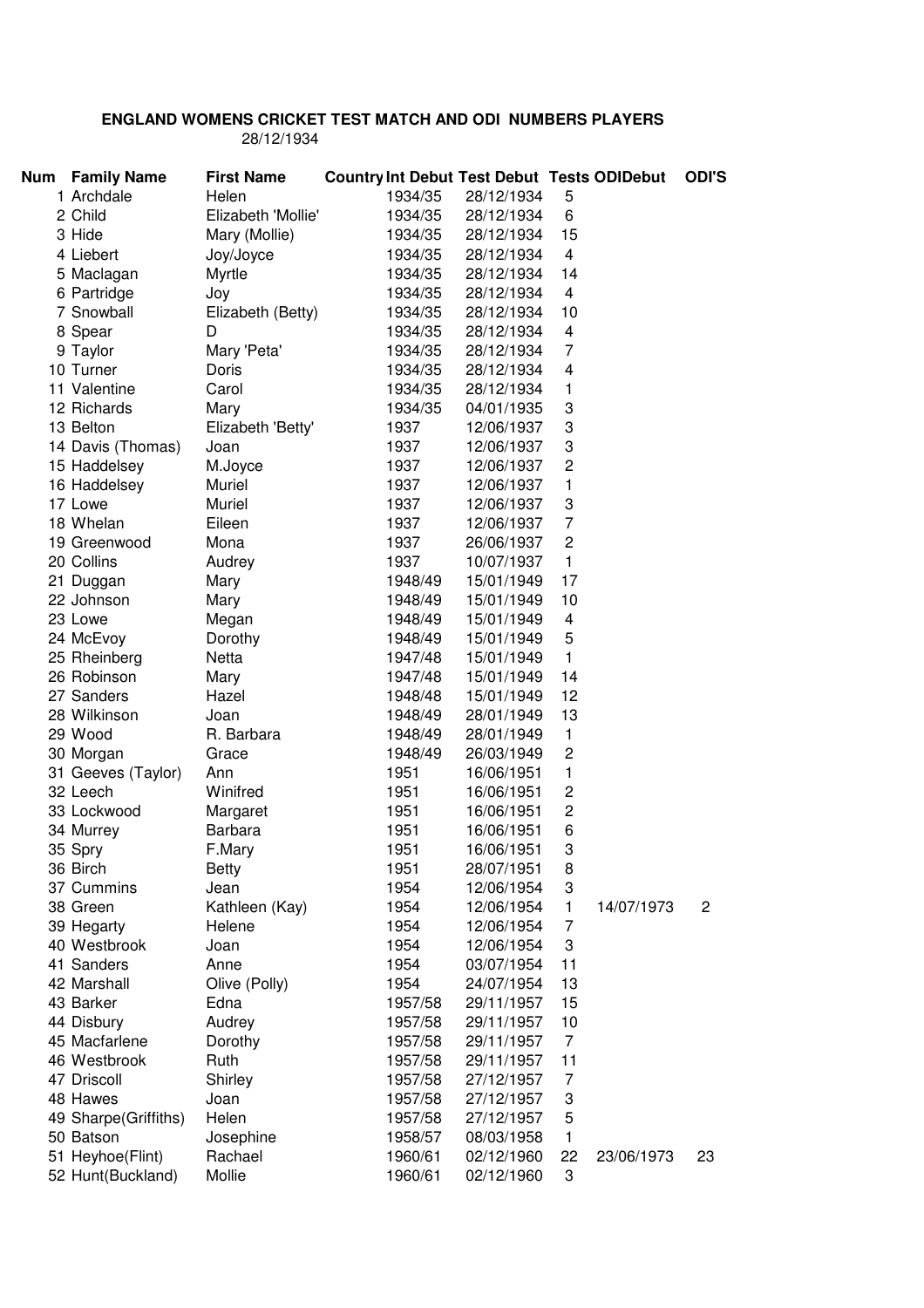| 53 Irwin                     | Esme                    | 1960/61 | 02/12/1960 | 4                       |            |                         |
|------------------------------|-------------------------|---------|------------|-------------------------|------------|-------------------------|
| 54 Plant                     | Sheila                  | 1960/61 | 02/12/1960 | 8                       |            |                         |
| 55 Ratcliffe(Littlefair)     | Alison                  | 1960/61 | 02/12/1960 | 4                       |            |                         |
| 56 Rutherford                | S.Margaret              | 1960/61 | 02/12/1960 | $\overline{\mathbf{4}}$ |            |                         |
| 57 Smith                     | Kathleen                | 1960/61 | 02/12/1960 | $\mathbf{1}$            |            |                         |
| 58 Pont                      | <b>Barbara</b>          | 1960/61 | 17/12/1960 | $\overline{c}$          |            |                         |
| 59 Jago                      | Ann                     | 1960/61 | 31/12/1960 | 2                       |            |                         |
| 60 Bragger                   | June                    | 1963    | 15/06/1963 | 5                       |            |                         |
| 61 Brown                     | Sandra                  | 1963    | 15/06/1963 | 3                       |            |                         |
| 62 Elledge                   | Jacqueline              | 1963    | 15/06/1963 | 3                       |            |                         |
| 63 Pilling                   | Mary                    | 1963    | 15/06/1963 | 11                      | 23/06/1973 | 9                       |
| 64 Rump                      | Eileen                  | 1963    | 15/06/1963 | 5                       |            |                         |
| 65 Clifford (Baldwin)        | Lesley                  | 1966    | 18/06/1966 | 9                       | 23/06/1973 | 5                       |
| 66 Moorhouse                 | June                    | 1966    | 18/06/1966 | 12                      | 23/06/1973 | 9                       |
| 67 Whitney                   | Jacqueline              | 1966    | 18/06/1966 | 3                       |            |                         |
| 68 Thomas                    | Lynne                   | 1966    | 09/07/1966 | 10                      | 23/06/1973 | 12                      |
| 69 Goodchild                 | Rosemary                | 1966    | 06/08/1966 | $\mathbf{1}$            |            |                         |
| 70 Bakewell (Turton)         | Enid                    | 1968/69 | 27/12/1968 | 12                      | 23/06/1973 | 23                      |
| 71 Clark                     | Jean                    | 1968/69 | 27/12/1968 | $\mathbf{1}$            |            |                         |
| 72 Evans                     | Carole                  | 1968/69 | 27/12/1968 | 3                       |            |                         |
| 73 Watmough                  | Christine               | 1968/69 | 27/12/1968 | 13                      | 23/06/1973 | 28                      |
| 74 Hodges                    | Shirley                 | 1968/69 | 10/01/1969 | 11                      | 23/06/1973 | 26                      |
| 75 Dewdney                   | Heather                 | 1968/69 | 25/01/1969 | $\mathbf{1}$            | 18/07/1973 | 6                       |
| 76 Cruwys                    | Jill                    | 1968/69 | 15/02/1969 | 5                       | 23/06/1973 | $\overline{7}$          |
| 77 Hilliam                   | Sue                     | 1973    |            |                         | 23/06/1973 | $\overline{\mathbf{4}}$ |
| 78 Mather                    | Pamela                  | 1973    |            |                         | 23/06/1973 | 5                       |
| 79 Gough (Bowker-Pra Jane    |                         | 1973    |            |                         | 18/07/1973 | $\mathbf{1}$            |
| 80 Allen (Southgate)         | Janet                   | 1976    | 19/06/1976 | 13                      | 01/08/1976 | 17                      |
| 81 Greenwood                 | Julia                   | 1976    | 19/06/1976 | 6                       | 01/08/1976 | $\sqrt{3}$              |
| 82 Hullah                    | Glynis                  | 1976    | 19/06/1976 | 4                       | 04/08/1976 | 15                      |
| 83 Lear                      |                         | 1976    | 07/07/1976 | 9                       | 01/08/1976 | 16                      |
| 84 Court                     | Megan                   | 1976    | 24/07/1976 | 17                      | 01/08/1976 | 23                      |
| 85 Brown                     | Jacqueline<br>Katherine | 1976    | 01/07/1979 | $\mathbf{1}$            | 01/08/1976 | $\boldsymbol{2}$        |
| 86 Read                      |                         |         |            |                         |            | $\mathbf{1}$            |
|                              | Lynne                   | 1976    |            |                         | 01/08/1976 |                         |
| 87 Heggs                     | Rosalind                | 1977/78 |            |                         | 01/01/1978 | 3                       |
| 88 Mowat                     | Catherine               | 1977/78 | 16/06/1979 | 5                       | 01/01/1978 | 3                       |
| 89 Wilks                     | Margaret                | 1977/78 |            |                         | 01/01/1978 | 3                       |
| 90 Brittin                   | Janette                 | 1979    | 16/06/1979 | 27                      | 06/06/1979 | 63                      |
| 91 Goatman                   | Susan                   | 1979    | 16/06/1979 | 3                       | 06/06/1979 | 15                      |
| 92 Peear                     | Margaret                | 1979    |            |                         | 06/06/1979 | $\mathbf{1}$            |
| 93 Wainright                 | Jacqueline              | 1979    | 16/06/1979 | $\overline{\mathbf{c}}$ | 06/06/1979 | $\boldsymbol{2}$        |
| 94 Powell                    | Jill                    | 1979    | 01/07/1979 | $\mathbf{1}$            | 07/07/1979 | $\mathbf{1}$            |
| 95 Tedstone(Aspinall) Janet  |                         | 1979    | 06/07/1984 | 12                      | 07/07/1979 | 38                      |
| 96 Starling                  | Avril                   | 1981/82 | 06/07/1984 | 11                      | 10/01/1982 | 20                      |
| 97 Hodges (Cornthwait Carole |                         | 1981/82 | 06/07/1984 | 18                      | 14/01/1982 | 47                      |
| 98 Stother                   | Helen                   | 1981/82 | 27/07/1984 | 7                       | 14/01/1982 | 12                      |
| 99 Edney (Law)               | June                    | 1984    | 06/07/1984 | 8                       | 24/06/1984 | 6                       |
| 100 McConway                 | Gillian                 | 1984    | 06/07/1984 | 14                      | 24/06/1984 | 11                      |
| 101 Potter                   | Sarah                   | 1984    | 27/07/1984 | $\overline{7}$          | 24/06/1984 | 8                       |
| 102 Powell                   | Jane                    | 1984    | 27/07/1984 | 6                       | 24/06/1984 | 24                      |
| 103 Metcalfe                 | Susan                   | 1984    | 06/07/1984 | 13                      | 03/02/1985 | 36                      |
| 104 Stockdale                | Jill                    | 1984    | 27/07/1984 | $\mathbf{1}$            | 31/01/1985 | $\overline{c}$          |
| 105 Cooke                    | Lesley                  | 1986    | 26/06/1986 | 3                       | 22/06/1986 | 3                       |
| 106 Smith                    | Gillian                 | 1986    | 26/06/1986 | 4                       | 22/06/1986 | 31                      |
| 107 Stinson                  | Amanda                  | 1986    | 26/06/1986 | 4                       | 22/06/1986 | 5                       |
| 108 May                      | Julie                   | 1986    | 26/06/1986 | 3                       |            |                         |
|                              |                         |         |            |                         |            |                         |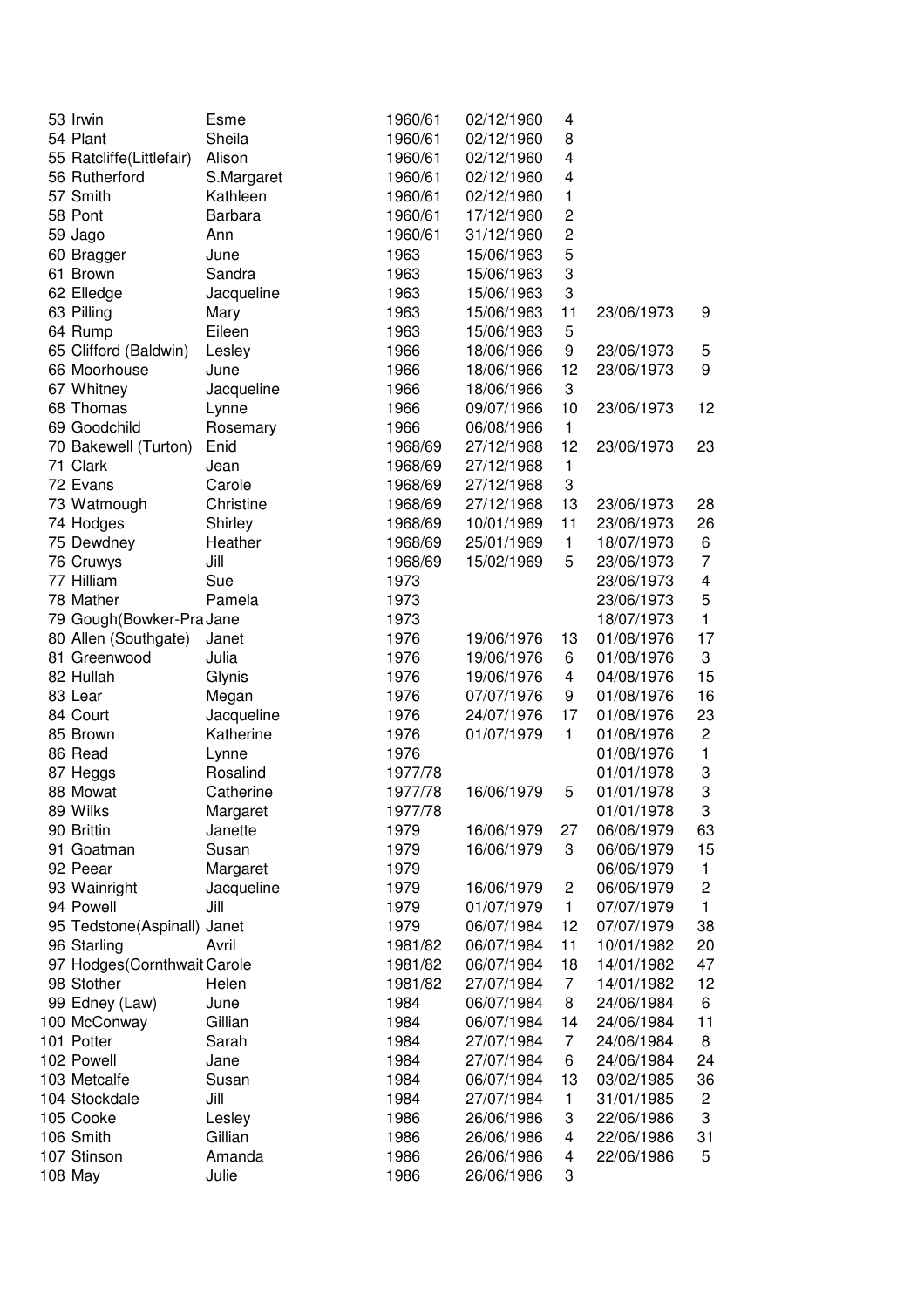| 109 Hicken (Smithies)       | Karen                        | 1986         | 21/08/1987 | 15                  | 26/07/1986               | 69                      |
|-----------------------------|------------------------------|--------------|------------|---------------------|--------------------------|-------------------------|
| 110 Lee                     | Joan                         | 1986         | 03/07/1986 | 1                   |                          |                         |
| 111 Jobling                 | Karen                        | 1987         | 01/08/1987 | 1                   | 16/06/1987               | $\overline{c}$          |
| 112 Chamberlain             | Joanna                       | 1987         | 01/08/1987 | 9                   | 16/07/1987               | 39                      |
| 113 Watson                  | Wendy                        | 1987         | 01/08/1987 | 7                   | 16/07/1987               | 23                      |
| 114 Lovell                  | Patricia                     | 1987         |            |                     | 25/07/1987               | 10                      |
| 115 Wulko                   | Elaine                       | 1987         | 01/08/1987 | $\overline{c}$      | 30/11/1988               | $\mathbf{1}$            |
| 116 Kitson                  | Suzanne (Susie)              | 1988/89      | 11/01/1992 | 4                   | 30/11/1988               | 23                      |
| 117 Maybury                 | Debra                        | 1988/89      | 11/01/1992 | 5                   | 30/11/1988               | 27                      |
| 118 Nye                     | Lisa                         | 1988/89      | 11/01/1992 | 4                   | 30/11/1988               | 21                      |
| 119 Barrs                   | Caroline                     | 1988/89      |            |                     | 03/12/1988               | 10                      |
| 120 Taylor                  | Clare                        | 1988/89      | 17/11/1995 | 16                  | 05/12/1988               | 105                     |
| 121 Cooke                   | Cathy                        | 1989         |            |                     | 19/07/1989               | 6                       |
| 122 Plimmer                 | Helen                        | 1989         | 11/01/1992 | 9                   | 19/07/1989               | 37                      |
| 123 Crump                   | Julie                        | 1989         |            |                     | 20/07/1989               | $\overline{c}$          |
| 124 Burnley                 | Linda                        | 1990         |            |                     | 16/08/1990               | $\mathbf{1}$            |
| 125 Elder                   | Alison                       | 1990         |            |                     | 16/08/1990               | $\overline{\mathbf{4}}$ |
| 126 Cook                    | Sarah-Jane                   | 1990         | 24/06/1996 | 1                   | 17/08/1990               | 4                       |
| 127 Godman(Siderfin)        | Janet                        | 1991         | 19/02/1992 | 3                   | 17/07/1991               | $\overline{7}$          |
| 128 Moralee                 | Marie                        | 1991         |            |                     | 17/07/1991               | 3                       |
| 129 Stock                   | Debra                        | 1991/92      | 06/02/1992 | 7                   | 18/01/1992               | 15                      |
| 130 Smit(Cassar)            | Jane                         | 1991/92      | 19/02/1992 | 21                  | 20/07/1993               | 109                     |
| 131 Daniels                 | Barbara                      | 1993         | 17/11/1995 | 9                   | 20/07/1993               | 55                      |
| 132 Leng                    |                              | 1995         | 17/11/1995 | 12                  | 18/07/1995               | 56                      |
| 133 Reynard                 | Kathryn<br>Melissa           | 1995         | 17/11/1995 | 6                   | 18/07/1995               | 54                      |
| 134 Redfern                 |                              |              |            | 6                   |                          | 15                      |
| 135 Whichcord               | Suzanne<br>Claire            | 1995         | 24/11/1995 |                     | 18/07/1995               | $\mathbf{1}$            |
| 136 Holt                    | Nicola                       | 1995<br>1995 |            |                     | 18/07/1995<br>18/07/1995 | $\overline{c}$          |
| 137 Connor                  |                              |              | 10/12/1995 | 16                  | 19/07/1995               | 93                      |
|                             | Clare                        | 1995         |            | $\mathbf{1}$        |                          | $\overline{c}$          |
| 138 Lupton<br>139 Nicholson | Ruth                         | 1995         | 24/06/1996 |                     | 19/07/1995               | 6                       |
| 140 Edwards                 | Beverley<br><b>Charlotte</b> | 1996<br>1996 | 12/07/1996 | 20                  | 18/06/1996<br>15/08/1997 | 175                     |
| 141 Pearson                 |                              | 1996         | 12/07/1996 | 12                  | 15/07/1998               | 62                      |
| 142 Newton (Macleod)        | Lucy<br>Laura                | 1997         | 15/07/1999 | 13                  | 27/08/1997               | 73                      |
|                             | Sarah                        | 1998         | 06/08/1998 | $\overline{7}$      | 12/07/1998               | 25                      |
| 143 Collyer<br>144 Winks    | Katherine                    |              |            |                     | 18/07/1998               | $\overline{7}$          |
|                             | S.Claire                     | 1998         | 15/07/1999 |                     |                          |                         |
| 145 Taylor<br>146 Donnison  | Ella                         | 1998<br>1999 |            | 15                  | 19/07/1998<br>19/07/1999 | 126                     |
|                             | Hannah                       |              |            |                     |                          | 3<br>5                  |
| 147 Lloyd                   |                              | 1999         |            |                     | 19/07/1999               |                         |
| 148 Wilkins<br>149 Harper   | Kathryn                      | 1999         |            |                     | 19/07/1999               | 3                       |
| 150 Hawker                  | Laura                        | 1999         | 24/06/2001 | 6<br>$\overline{c}$ | 19/07/1999               | 25<br>$\overline{7}$    |
| 151 Holden                  | Jacqueline<br>Dawn           | 1999         | 14/01/2002 | 3                   | 19/07/1999               | 32                      |
| 152 Lowe                    | Katharine                    | 1999         | 24/06/2001 | 3                   | 19/07/1999               | 8                       |
|                             |                              | 1999         | 24/06/2001 | $\overline{7}$      | 19/07/1999               |                         |
| 153 Morgan<br>154 Shaw      | Beth                         | 1999         | 09/08/2005 |                     | 19/07/1999               | 72                      |
|                             | Nicola                       | 1999         | 24/06/2001 | 5<br>10             | 19/07/1999<br>20/07/1999 | 70                      |
| 155 Thompson (Brindle Arran |                              | 1999         | 24/06/2001 | $\mathbf{1}$        |                          | 85                      |
| 156 Spragg<br>157 Davis     | Laura                        | 1999         | 07/08/2003 |                     | 20/07/1999               | 10                      |
|                             | Leanne                       | 2000         |            |                     | 01/07/2000               | $\mathbf{2}$            |
| 158 Atkins                  | Caroline                     | 2001         | 24/06/2001 | 9                   | 03/07/2001               | 58                      |
| 159 Clarke                  | Sarah                        | 2001/02      |            |                     | 10/08/2001               | 6                       |
| 160 Godliman                | Mandie                       | 2001/02      | 14/08/2002 | 1                   | 06/01/2002               | 11                      |
| 161 Wardlaw                 | Helen                        | 2001/02      | 14/01/2002 | 3                   | 08/01/2002               | $\overline{7}$          |
| 162 Guha                    | lsa                          | 2001         | 14/08/2002 | 8                   | 10/07/2002               | 83                      |
| 163 Greenway                | Lydia                        | 2002-03      | 15/02/2003 | 11                  | 13/03/2003               | 112                     |
| 164 Birch                   | Rosalie                      | 2003         | 07/08/2003 | 7                   | 13/08/2003               | 37                      |